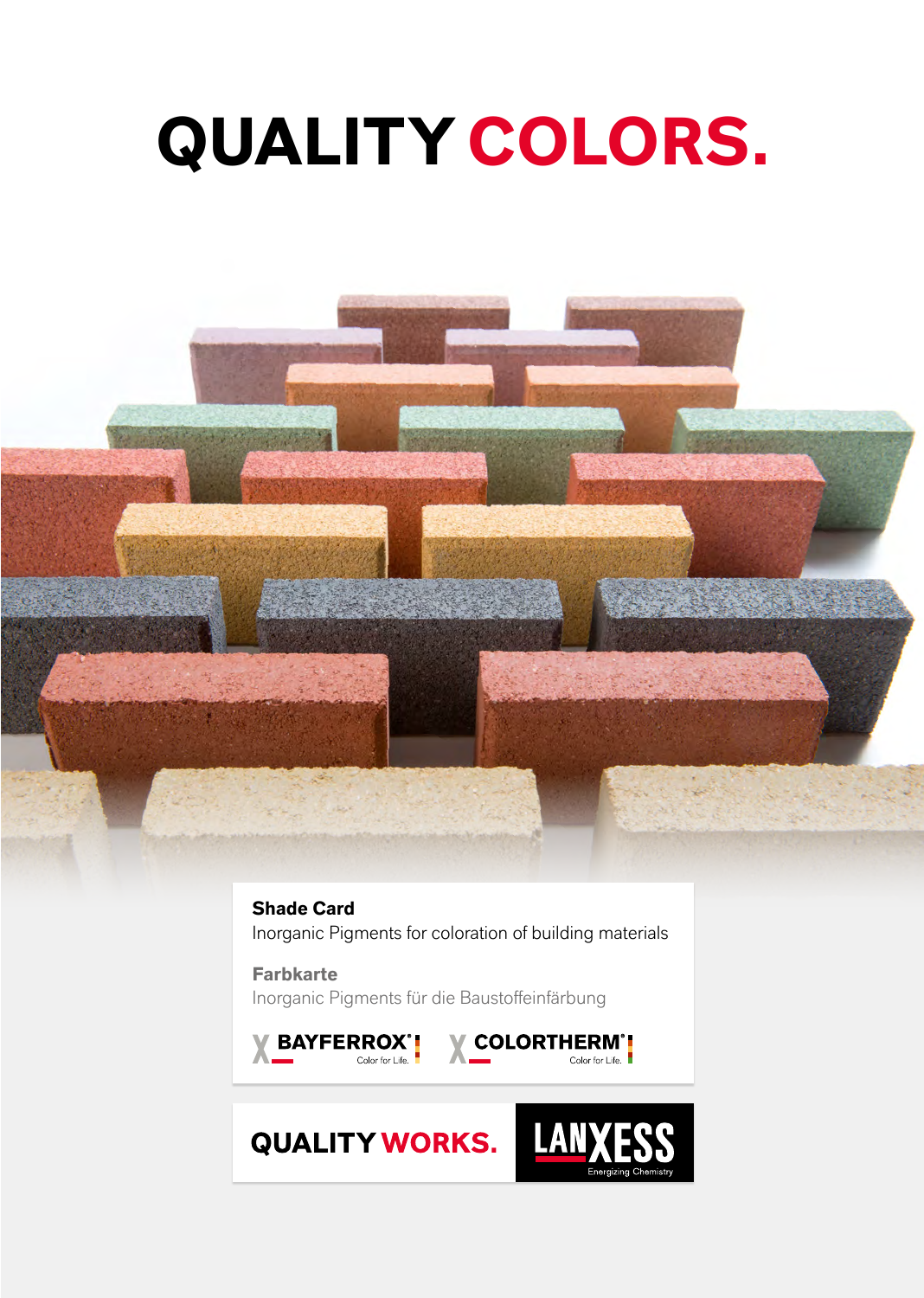#### **BAYFERROX® AND COLORTHERM® PIGMENTS FOR THE COLORATION**  *OF BUILDING MATERIALS*

### BAYFERROX® UND COLORTHERM® PIGMENTE FÜR DIE BAUSTOFFEINFÄRBUNG

**The choice of pigment is of crucial importance for the quality of the final product. Years of observing colored concrete products at various locations and under various climatic conditions have demonstrated the excellent fastness properties of inorganic oxide pigments. LANXESS offers these oxide pigments under the names Bayferrox® and Colortherm®. Due to their chemical composition and structure, they are not only insoluble in water and dilute acids as well as resistant to lime and alkalis, they are also absolutely weather and light-stable, making them ideally suited for the coloration of building materials.**

In the EU nations, as well as Iceland, Norway and Switzerland, pigments for the coloration of building materials based on cement and/or lime are subject to the provisions of European standard EN 12878. This standard describes the relevant test standards for the pigments and also provides clear specifications for the pigment properties and their effects on concrete properties.

The pigment requirements differentiate between products for use in unreinforced concrete, such as concrete roofing tiles, concrete pavers and the like (Category A), and those intended for use in steel-reinforced concrete (Category B), i.e. generally in load-bearing concrete components.

Before a pigment intended for use in building materials can be introduced to the market, the manufacturer must demonstrate that the pigment's performance satisfies the requirements of EN 12878. Conformity with the requirements regarding factory production control and the associated measures is monitored annually by an independent, certified testing institute (notified body). If compliance with the requirements of the standard is ascertained, the manufacturer receives a Factory Production Control Certificate from the notified body. The manufacturer can then issue a Declaration of Performance, which authorizes the manufacturer to affix the CE mark. Bayferrox® and Colortherm®-brand pigments from LANXESS conform with the requirements of EN 12878 and are thus labeled with the CE mark.

**Die Auswahl des Pigments ist von entscheidender Bedeutung für die Qualität des Endprodukts. Jahrelange Beobachtungen von farbigen Betonwaren an verschiedenen Orten und unter unterschiedlichen Klimabedingungen haben gezeigt, dass anorganische Oxidpigmente besonders gute Echtheitseigenschaften aufweisen. LANXESS bietet diese Oxidpigmente unter den Namen Bayferrox® und Colortherm® an. Aufgrund ihrer chemischen Zusammensetzung und Struktur sind sie nicht nur unlöslich in Wasser und verdünnten Säuren, kalk- und alkalibeständig, sondern auch absolut wetter- und lichtstabil und damit bestens für die Baustoffeinfärbung geeignet.**

In den EU-Ländern sowie in lsland, Norwegen und der Schweiz gilt für Pigmente zum Einfärben von zement- und/oder kalkgebundenen Baustoffen die Europanorm EN 12878. In dieser Norm werden sowohl die relevanten Prüfverfahren für die Pigmente beschrieben, als auch klare Vorgaben zu den pigmenttechnischen Eigenschaften der Produkte und zum Einfluss definiert, den das Pigment auf die technologischen Betoneigenschaften haben darf.

Bei den Anforderungen an das Pigment wird unterschieden zwischen Produkten für den Einsatz in unbewehrtem Beton wie beispielsweise Betondachsteinen, Betonpflastersteinen und ähnlichem (Kategorie A) und solchen, die in stahlbewehrtem Beton (Kategorie B), also in der Regel in tragenden Betonbauteilen, eingesetzt werden sollen.

Bevor ein für den Einsatz in Baustoffen vorgesehenes Pigment in Verkehr gebracht wird, muss der Hersteller nachweisen, dass die Leistung des Pigmentes den Anforderungen der EN 12878 entspricht. Die Einhaltung der Vorgaben hinsichtlich der werkseigenen Produktionskontrolle sowie der damit verbundenen Maßnahmen wird jährlich durch ein unabhängiges, zugelassenes Prüfinstitut überwacht. Wenn die Übereinstimmung mit den Vorgaben der Norm festgestellt wird, erhält der Hersteller von dem Institut ein "Zertifikat über die werkseigene Produktionskontrolle". Damit kann der Hersteller eine Leistungserklärung für die Pigmente ausstellen, die es ihm erlaubt, die CE-Kennzeichnung anzubringen. Pigmente der Marken Bayferrox® und Colortherm® von LANXESS entsprechen den Anforderungen der EN 12878 und sind deshalb mit dem CE-Prüfzeichen gekennzeichnet.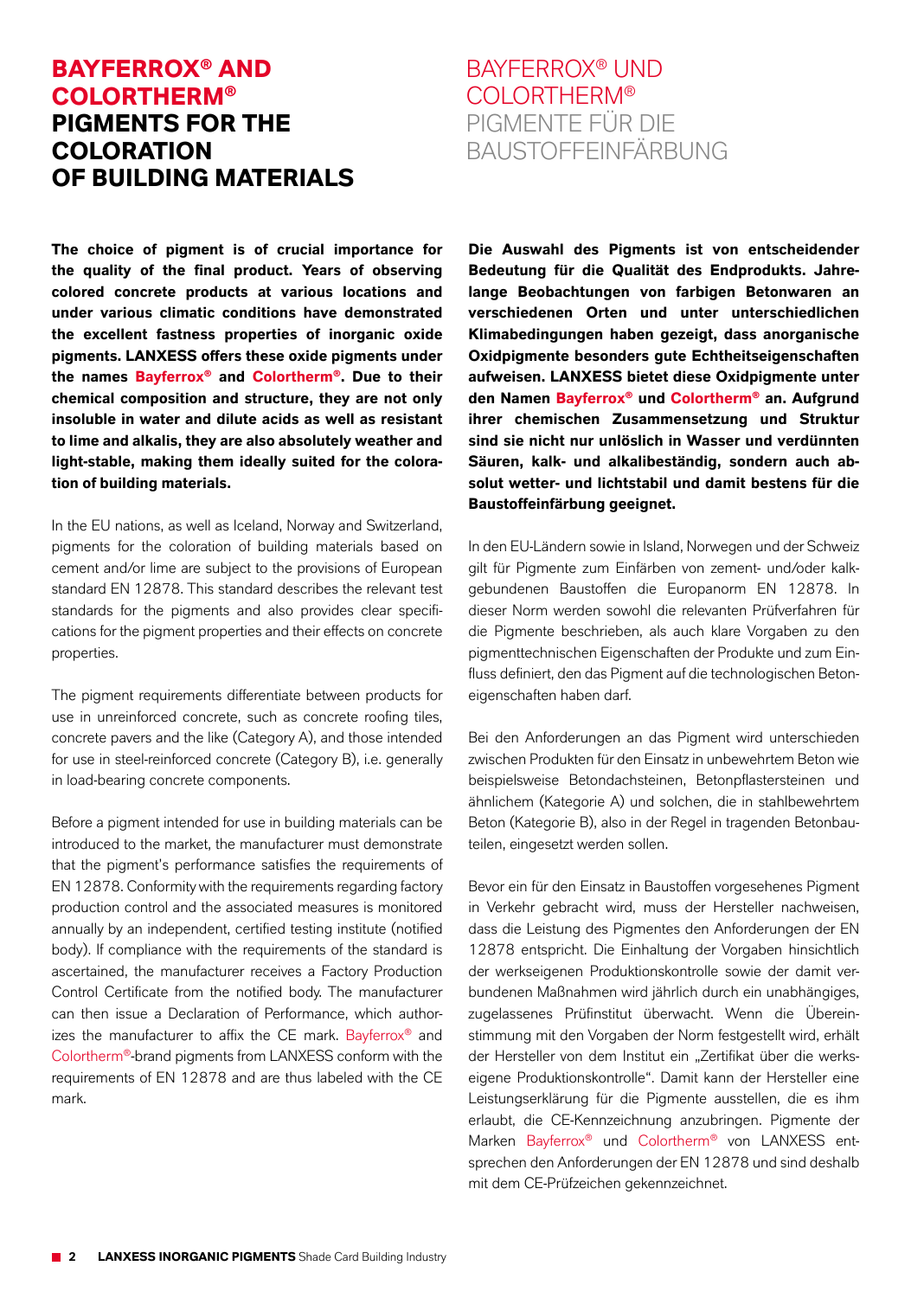LANXESS INORGANIC PIGMENTS Shade Card Building Industry 3 **II** 

BAYFERROX@ 222

BAYFERROX<sup>®</sup> 160

BAYFERROX<sup>®</sup> 110

3 % PIGMENT IN GRAY CEMENT 3 % PIGMENT IN WHITE CEMENT GRAUZEMENT WEISSZEMENT



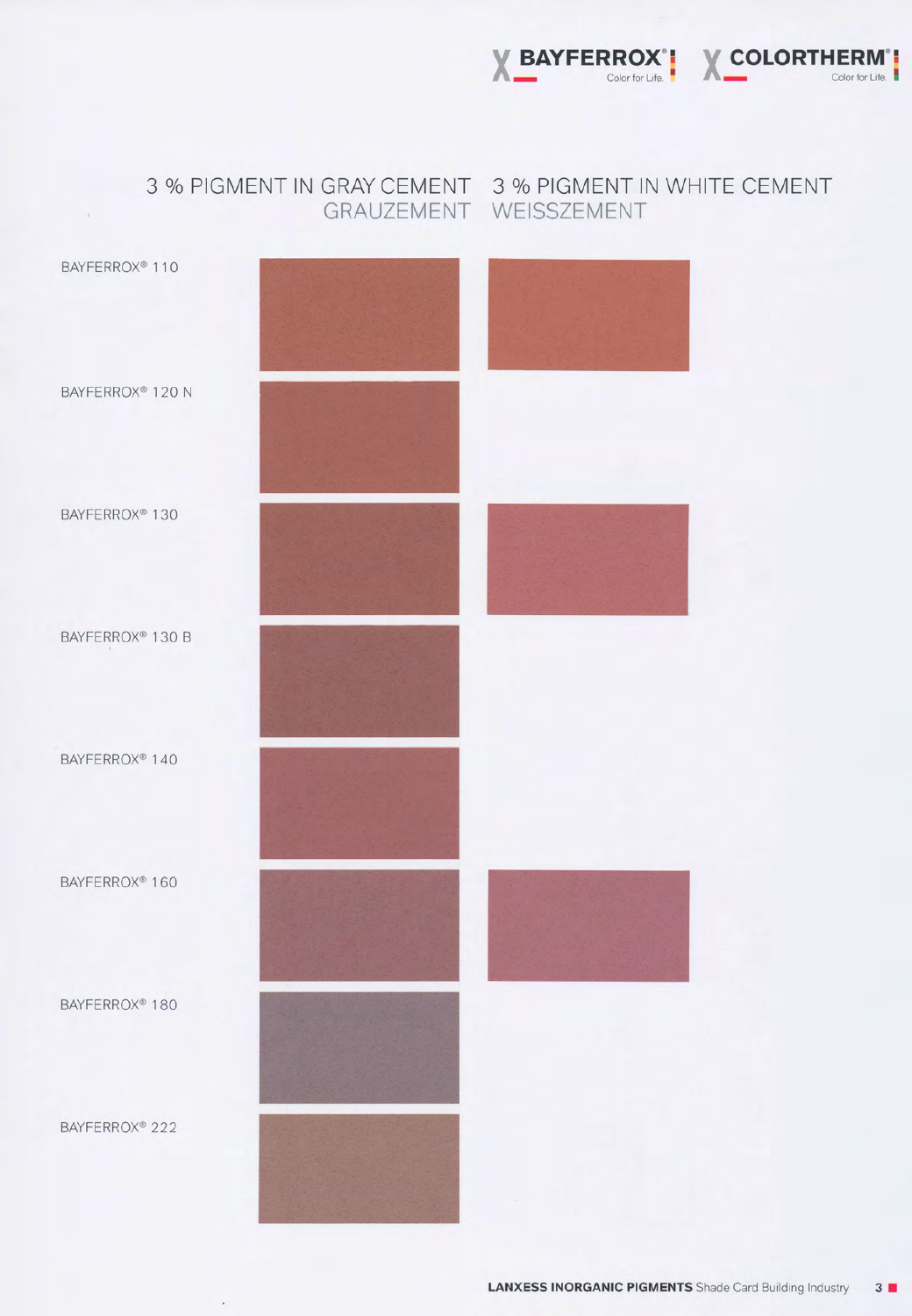#### 3 o/o PIGMENT IN GRAY CEMENT 3 o/o PIGMENT lN WHITE CEMENT GRAUZEMENT WEISSZEMENT



LANXESS INORGANIC PIGMENTS Shade Card Building Industry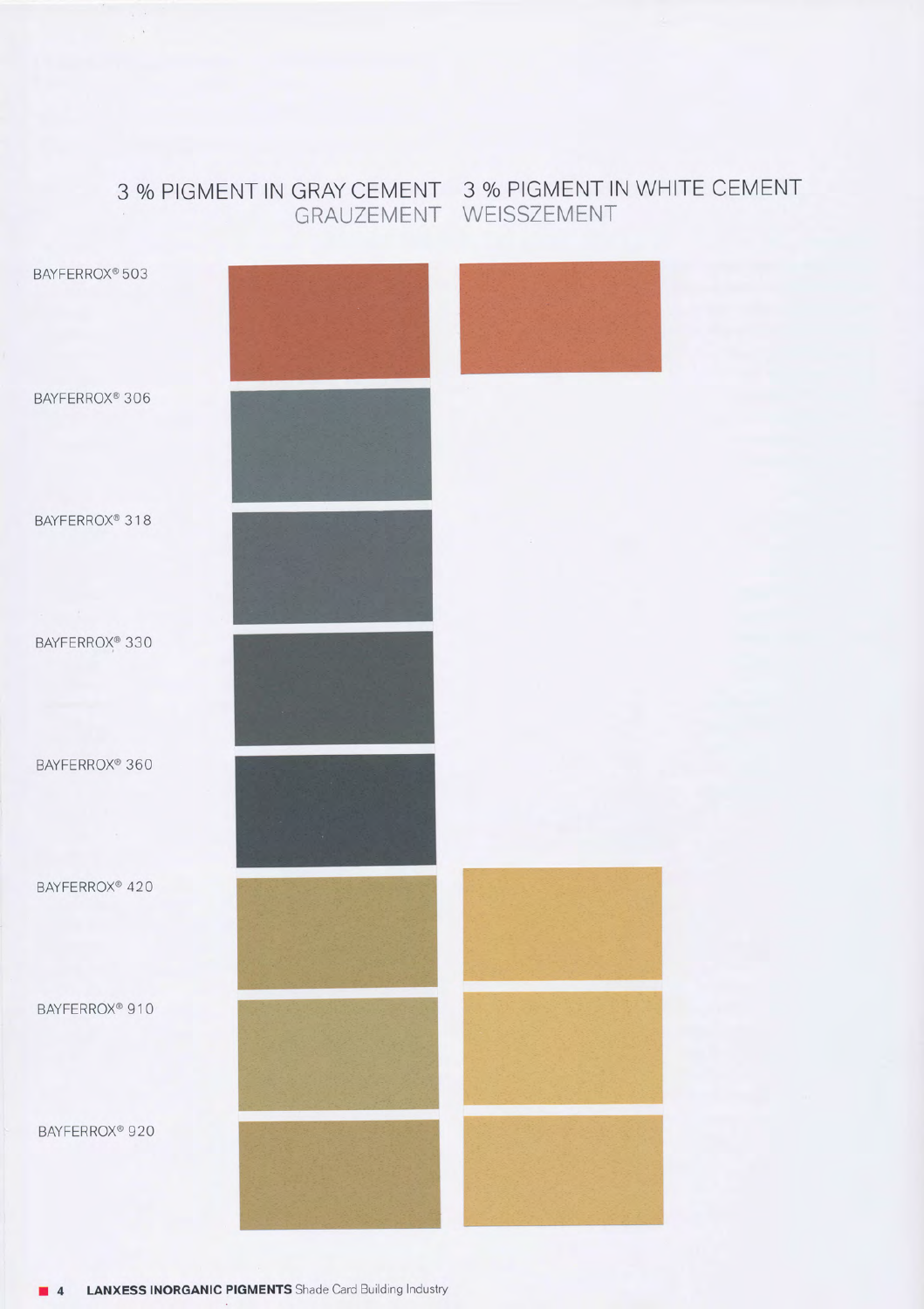

#### 3 % PIGMENT IN GRAY CEMENT 3 % PIGMENT IN WHITE CEMENT GRAUZEMENT WEISSZEMENT

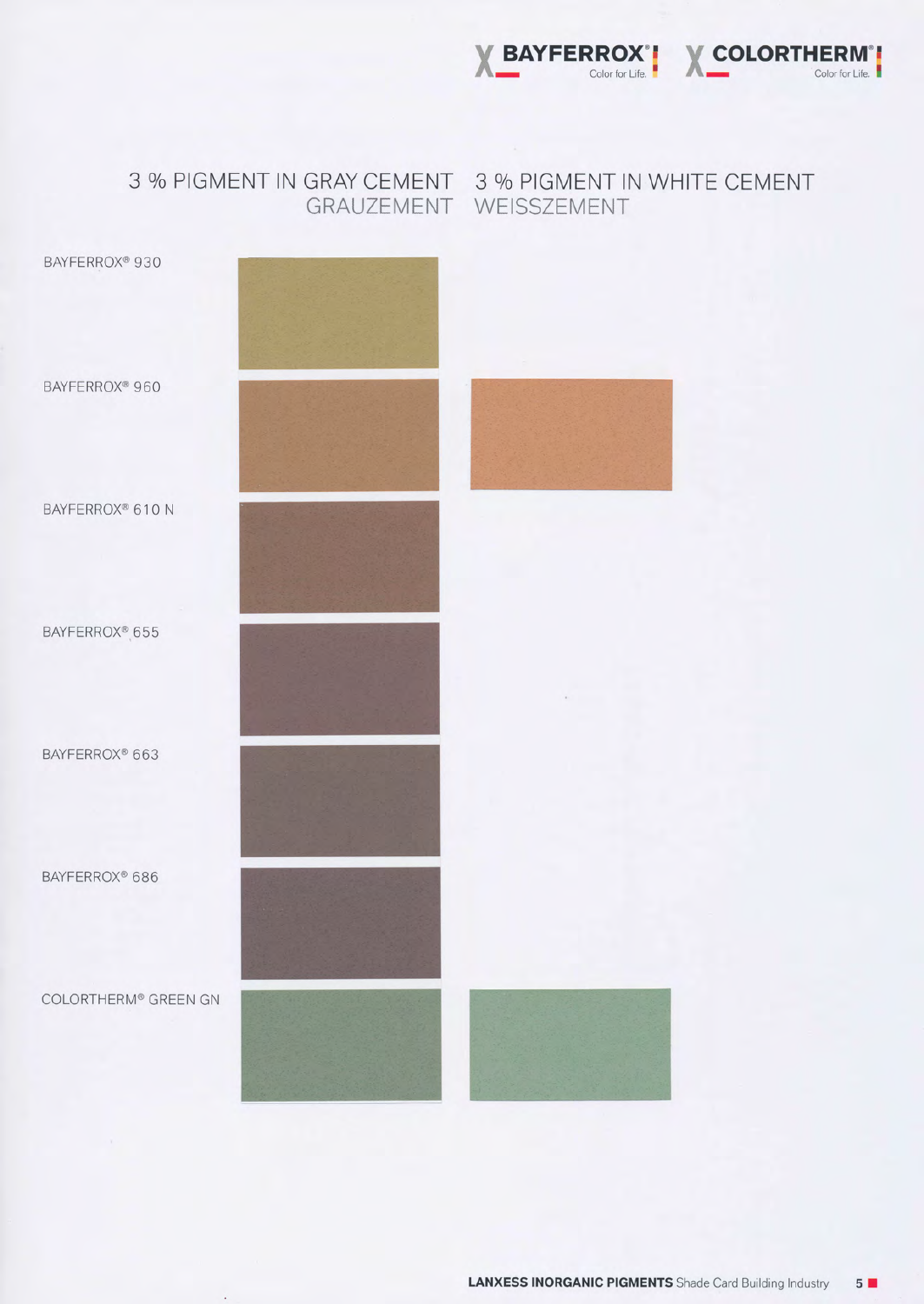HEAT RESISTANT **SPECIAL PIGMENTS** 

## **HITZESTABILE** SPEZIALPIGMENTE

#### 3 % PIGMENT IN WHITE CEMENT WEISSZEMENT

BAYFERROX<sup>®</sup> 950

BAYFERROX<sup>®</sup> 303 T

BAYFERROX<sup>®</sup> 645 T

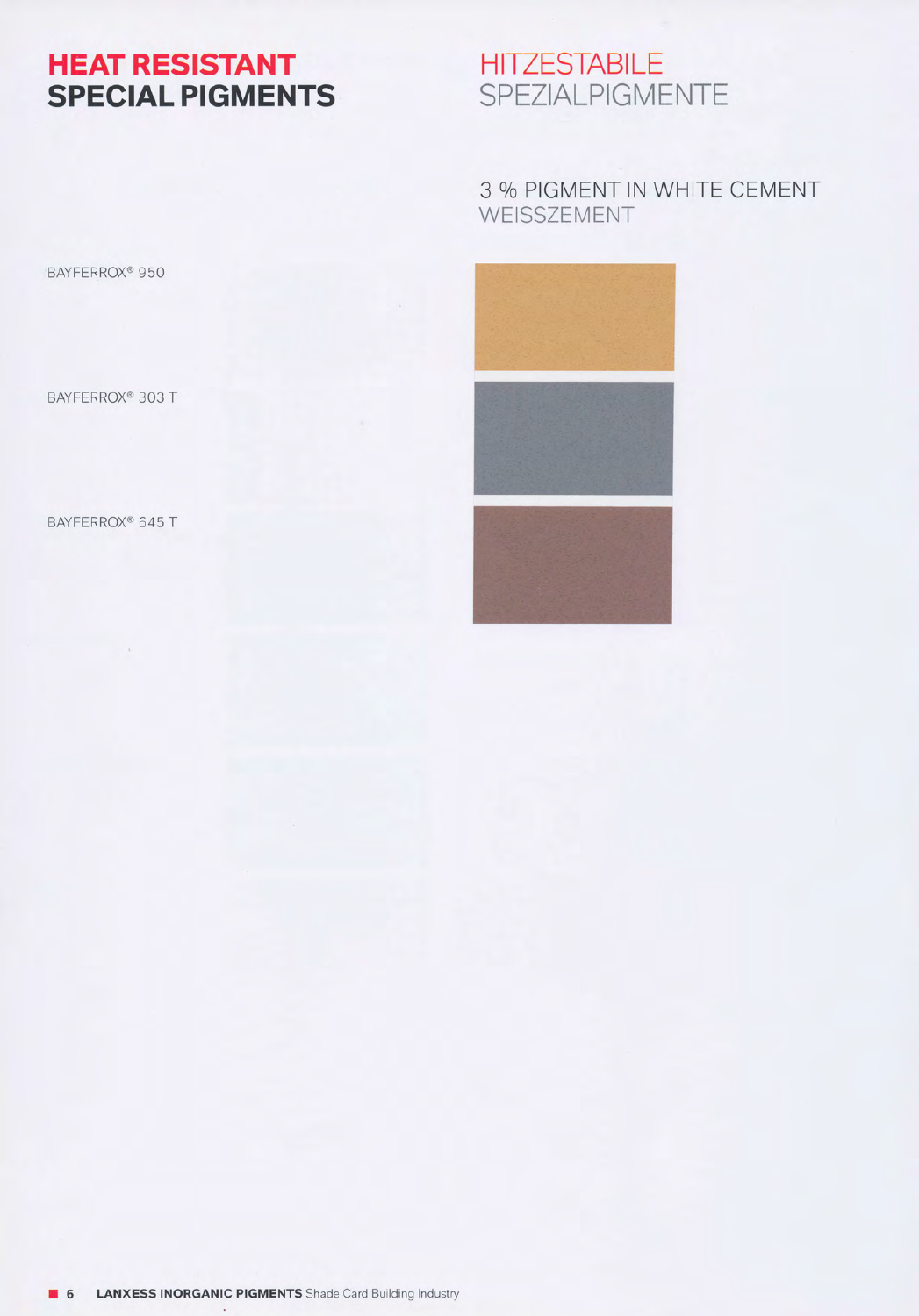#### TECHNICAL DATA POWDER PIGMENTS **TECHNISCHE DATEN PULV Bayferrox® and Colortherm® Green** Bayferrox® und Colortherm ® Green

|                                                                                                                                                                            |                                                               | Additional<br>supply forms<br>Zusätzliche<br>Lieferformen |                              |                                                                                         |                                                              |                                                                                                                                                                                                                                                                                                                                                              |                                                                                                        |                                                                               |                                                                                                                      |                                                                                                   |                                                                                                       |
|----------------------------------------------------------------------------------------------------------------------------------------------------------------------------|---------------------------------------------------------------|-----------------------------------------------------------|------------------------------|-----------------------------------------------------------------------------------------|--------------------------------------------------------------|--------------------------------------------------------------------------------------------------------------------------------------------------------------------------------------------------------------------------------------------------------------------------------------------------------------------------------------------------------------|--------------------------------------------------------------------------------------------------------|-------------------------------------------------------------------------------|----------------------------------------------------------------------------------------------------------------------|---------------------------------------------------------------------------------------------------|-------------------------------------------------------------------------------------------------------|
|                                                                                                                                                                            | Grade<br>B                                                    | Compact pigment<br>Kompaktpigment                         | Granules<br>Granulat         | DIN EN ISO 787/3: 2000<br>Water-soluble contents<br>Wasserlösliche Anteile<br>F<br>max. | Sieve residue on 45-um mesh<br>[max. 96]                     | Iron oxide content (approx values) <sup>1)</sup><br>Eisenoxidgehalt (ca.)                                                                                                                                                                                                                                                                                    | Vorherrschende Teilchengröße<br>Predominant particle size<br>Ţ                                         | DIN EN ISO 787-5:1995<br>Oil aborption (approx.)<br>Ölzahl (ca.)<br>[g/100 g] | DIN EN ISO 787/11:1995<br>Tamped apparent density<br>Stampfdichte<br>[g/cm <sup>3</sup> ]                            | DIN EN ISO 787/10: 1995<br>Density (approx.)<br>[max. <sub>g</sub> /cm <sup>3</sup> ]<br>Dichte ( | Solar Reflectance Index (approx.) <sup>2)</sup><br><b>Solar Reflektions Index (ca.)</b> <sup>2)</sup> |
| <b>Bayferrox</b> <sup>®</sup>                                                                                                                                              |                                                               |                                                           |                              |                                                                                         |                                                              |                                                                                                                                                                                                                                                                                                                                                              |                                                                                                        |                                                                               |                                                                                                                      |                                                                                                   |                                                                                                       |
| Bayferrox® Red <sup>3)</sup> Rot <sup>3)</sup><br>C.I. Pigment Red 101 (77491)                                                                                             | 110<br>120N<br>$120^{4}$<br>130<br>130 B<br>140<br>160<br>180 | 110 C 110 G<br>130 C                                      | 120 NG<br>130 G<br>180 G     | 0,5<br>0,5<br>0,5<br>0,4<br>0,4<br>0,4<br>0,4<br>0,3                                    | 0,06<br>0,06<br>0,06<br>0,06<br>0,06<br>0,06<br>0,06<br>0,06 | 97,1 % (Fe <sub>2</sub> O <sub>3</sub> )<br>97,1 % (Fe <sub>2</sub> O <sub>3</sub> )<br>97,1 % (Fe <sub>2</sub> O <sub>3</sub> )<br>97,2 % (Fe <sub>2</sub> O <sub>2</sub> )<br>97,2 % (Fe <sub>2</sub> O <sub>2</sub> )<br>97,2 % (Fe <sub>2</sub> O <sub>3</sub> )<br>97,2 % (Fe <sub>2</sub> O <sub>2</sub> )<br>97,3 % (Fe <sub>2</sub> O <sub>2</sub> ) | 0,09<br>0,11<br>0,12<br>0,17<br>0,22<br>0,3<br>0,4<br>0,7                                              | 28<br>28<br>28<br>26<br>26<br>26<br>25<br>24                                  | $0,7 - 1,1$<br>$0.7 - 1.1$<br>$0,7 - 1,1$<br>$0,7 - 1,1$<br>$0,9 - 1,3$<br>$0,9 - 1,3$<br>$1,0 - 1,4$<br>$1,3 - 1,7$ | 5,0<br>5,0<br>5,0<br>5,0<br>5,0<br>5,0<br>5,0<br>5,0                                              | $31 - 34$<br>$31 - 34$<br>$31 - 34$<br>31 - 34<br>$31 - 34$<br>$31 - 34$<br>31 - 34<br>$31 - 34$      |
|                                                                                                                                                                            | 222<br>$225^{4}$<br>503                                       |                                                           | 235 G <sup>4)</sup><br>503 G | 0,5<br>0,5<br>1,9                                                                       | 0,1<br>0,1<br>0,2                                            | 99,1 % (Fe <sub>2</sub> O <sub>3</sub> )<br>99,1 % (Fe <sub>2</sub> O <sub>3</sub> )<br>98,1 % (Fe <sub>2</sub> O <sub>2</sub> )                                                                                                                                                                                                                             | 0,2<br>0,2<br>0,09                                                                                     | 15<br>18<br>20                                                                | $1,4 - 1,8$<br>$1,4 - 1,8$<br>$0.7 - 1.1$                                                                            | 5,0<br>5,0<br>5,0                                                                                 | $30 - 33$<br>$30 - 33$<br>31 - 34                                                                     |
| <b>Bayferrox® Black Schwarz</b><br>C.I. Pigment Black 11 (77499)                                                                                                           | 306<br>$316^{4}$<br>318<br>3204)<br>330<br>$340^{4}$          | 330 C                                                     | 318 G<br>330 G               | 0,5<br>0,8<br>1,0<br>1,75<br>1,75<br>1,75                                               | 0,05<br>0,1<br>0,1<br>0,1<br>0,1<br>0,1                      | 97,0 % (Fe <sub>3</sub> O <sub>4</sub> )<br>96,7% (Fe <sub>3</sub> O <sub>4</sub> )<br>96,5 % (Fe <sub>3</sub> O <sub>4</sub> )<br>95,8 % (Fe <sub>3</sub> O <sub>4</sub> )<br>95,8 % (Fe <sub>3</sub> O <sub>4</sub> )<br>95,8 % (Fe <sub>3</sub> O <sub>4</sub> )                                                                                          | 0,5<br>0,3<br>0,2<br>0,15<br>0,15<br>0,15                                                              | 24<br>21<br>21<br>21<br>21<br>21                                              | $1,0 - 1,4$<br>$0.9 - 1.3$<br>$0,8 - 1,2$<br>$0,8 - 1,2$<br>$0,8 - 1,2$<br>$0,8 - 1,2$                               | 4,6<br>4,6<br>4,6<br>4,6<br>4,6<br>4,6                                                            | $11 - 12$<br>$10 - 11$<br>$10 - 11$<br>$9 - 10$<br>$8 - 9$<br>$8 - 9$                                 |
|                                                                                                                                                                            | 3454)<br>360                                                  |                                                           | 355 GP <sup>4)</sup>         | 1,75<br>0,5                                                                             | 0,1<br>0,1                                                   | 97,5 % (Fe <sub>3</sub> O <sub>4</sub> )<br>99,5 % (Fe <sub>2</sub> O <sub>2</sub> )                                                                                                                                                                                                                                                                         | 0,15<br>0,3                                                                                            | 21<br>15                                                                      | $0,8 - 1,2$<br>$1,2 - 1,6$                                                                                           | 4,6<br>4,6                                                                                        | $8 - 9$<br>$7 - 8$                                                                                    |
| Bayferrox® Yellow <sup>5)</sup> Gelb <sup>5)</sup><br>C.I. Pigment Yellow 42 (77492)                                                                                       | 415 <sup>1)</sup><br>420<br>910<br>9154<br>920<br>930         | 920 C                                                     | 920 G                        | 0,5<br>0,5<br>0,5<br>0,5<br>0,5<br>0,5                                                  | 0,05<br>0,05<br>0,04<br>0,05<br>0,04<br>0,04                 | 99,0 % (FeOOH)<br>99,2 % (FeOOH)<br>99,4 % (FeOOH)<br>99,4 % (FeOOH)<br>99,4 % (FeOOH)<br>99,4 % (FeOOH)                                                                                                                                                                                                                                                     | $0,2 \times 0,3$<br>$0,1 \times 0,7$<br>$0,1 \times 0,6$<br>0,5<br>$0,1 \times 0,6$<br>$0,2\times 0,8$ | 40<br>43<br>52<br>32<br>60<br>65                                              | $0,6 - 1,0$<br>$0,4 - 0,8$<br>$0,3 - 0,7$<br>$0,5 - 0,9$<br>$0,2 - 0,6$<br>$0.4 - 0.8$                               | 4,0<br>4,0<br>4,0<br>4,0<br>4,0<br>4,0                                                            | $33 - 36$<br>$35 - 38$<br>$36 - 39$<br>$35 - 38$<br>$36 - 39$<br>$36 - 39$                            |
| Combination of Mischung aus<br>C.I. Pigment Yellow 42 (77492)<br>C.I. Pigment Red 101 (77491)                                                                              | 960                                                           | 965 C <sup>4)</sup>                                       | 965 G <sup>4)</sup>          | 0,5                                                                                     | 0,05                                                         | 99,3%                                                                                                                                                                                                                                                                                                                                                        | $0,1 \times 0,6$                                                                                       | 42                                                                            | $0,4 - 0,8$                                                                                                          | 4,0                                                                                               | $33 - 36$                                                                                             |
| <b>Bayferrox<sup>®</sup> Brown Braun</b><br>Combination of Mischung aus<br>C.I. Pigment Red 101 (77491)<br>C.I. Pigment Yellow 42 (77492)<br>C.I. Pigment Black 11 (77499) | 610N<br>655<br>660 N <sup>4)</sup><br>663                     |                                                           | 610 NG<br>615 G<br>663 G     | 0,5<br>0,5<br>0,5<br>0,5                                                                | 0,1<br>0,1<br>0,1<br>0,1                                     | 98,7%<br>98,3%<br>97,2%<br>97,9%                                                                                                                                                                                                                                                                                                                             | $0,1 - 0,2$<br>$0,1 - 0,6$<br>$0,1 - 0,2$<br>$0,1 - 0,6$                                               | 23<br>23<br>23<br>23                                                          | $0,7 - 1,1$<br>$0,9 - 1,3$<br>$0,8 - 1,2$<br>$0,8 - 1,2$                                                             | 4,5<br>4,5<br>4,7<br>4,8                                                                          | $19 - 21$<br>$15 - 17$<br>$13 - 14$<br>$12 - 13$                                                      |
| Heat resistant special pigments <sup>3)</sup>                                                                                                                              | 686                                                           |                                                           | 686 G                        | 1,2                                                                                     | 0,1                                                          | 96,9%                                                                                                                                                                                                                                                                                                                                                        | $0,1 - 0,6$                                                                                            | 22                                                                            | $0,8 - 1,2$                                                                                                          | 4,8                                                                                               | $11 - 12$                                                                                             |
| Hitzestabile Spezialpigmente <sup>3)</sup>                                                                                                                                 |                                                               |                                                           |                              |                                                                                         |                                                              |                                                                                                                                                                                                                                                                                                                                                              |                                                                                                        |                                                                               |                                                                                                                      |                                                                                                   |                                                                                                       |
| <b>Bayferrox®</b>                                                                                                                                                          |                                                               |                                                           |                              |                                                                                         |                                                              |                                                                                                                                                                                                                                                                                                                                                              |                                                                                                        |                                                                               |                                                                                                                      |                                                                                                   |                                                                                                       |
| C.I. Pigment Yellow 119 (77496)                                                                                                                                            | 950                                                           |                                                           |                              | 0,5                                                                                     | 0,1                                                          | 98,8 % (ZnFe, O, ) <sup>6)</sup> 0,15 x 0,5                                                                                                                                                                                                                                                                                                                  |                                                                                                        | 18                                                                            | $0,7 - 1,1$                                                                                                          | 5,2                                                                                               | $35 - 38$                                                                                             |
| C.I. Pigment Black 33 (77537)                                                                                                                                              | 303T                                                          |                                                           |                              | 0,7                                                                                     | 0,005                                                        | 77,2 % (Fe <sub>3</sub> O <sub>4</sub> )                                                                                                                                                                                                                                                                                                                     | 0,6                                                                                                    | 16                                                                            | $1,1 - 1,5$                                                                                                          | 4,6                                                                                               | $22 - 25$                                                                                             |
| C.I. Pigment Brown 43 (77536)                                                                                                                                              | 645 T                                                         |                                                           |                              | 0,8                                                                                     | 0,1                                                          | $90,1%$ (Fe <sub>2</sub> O <sub>4</sub> )                                                                                                                                                                                                                                                                                                                    | 0,3                                                                                                    | 28                                                                            | $0,6 - 1,0$                                                                                                          | 4,5                                                                                               | $24 - 26$                                                                                             |
| Colortherm <sup>®</sup> Green <sup>3)</sup>                                                                                                                                |                                                               |                                                           |                              |                                                                                         |                                                              |                                                                                                                                                                                                                                                                                                                                                              |                                                                                                        |                                                                               |                                                                                                                      |                                                                                                   |                                                                                                       |
| C.I. Pigment Green 17 (77288)                                                                                                                                              | GN<br>$GX^{4)}$                                               |                                                           |                              | 0,3<br>0,3                                                                              | 0,06<br>0,1                                                  | 99 % $(Cr, O2)$ <sup>6)</sup><br>99 % $(Cr, O2)$ <sup>6)</sup>                                                                                                                                                                                                                                                                                               | 0,30<br>0,35                                                                                           | 11<br>11                                                                      | $0,8 - 1,2$<br>$1,0 - 1,3$                                                                                           | 5,2<br>5,2                                                                                        | $33 - 36$<br>$33 - 36$                                                                                |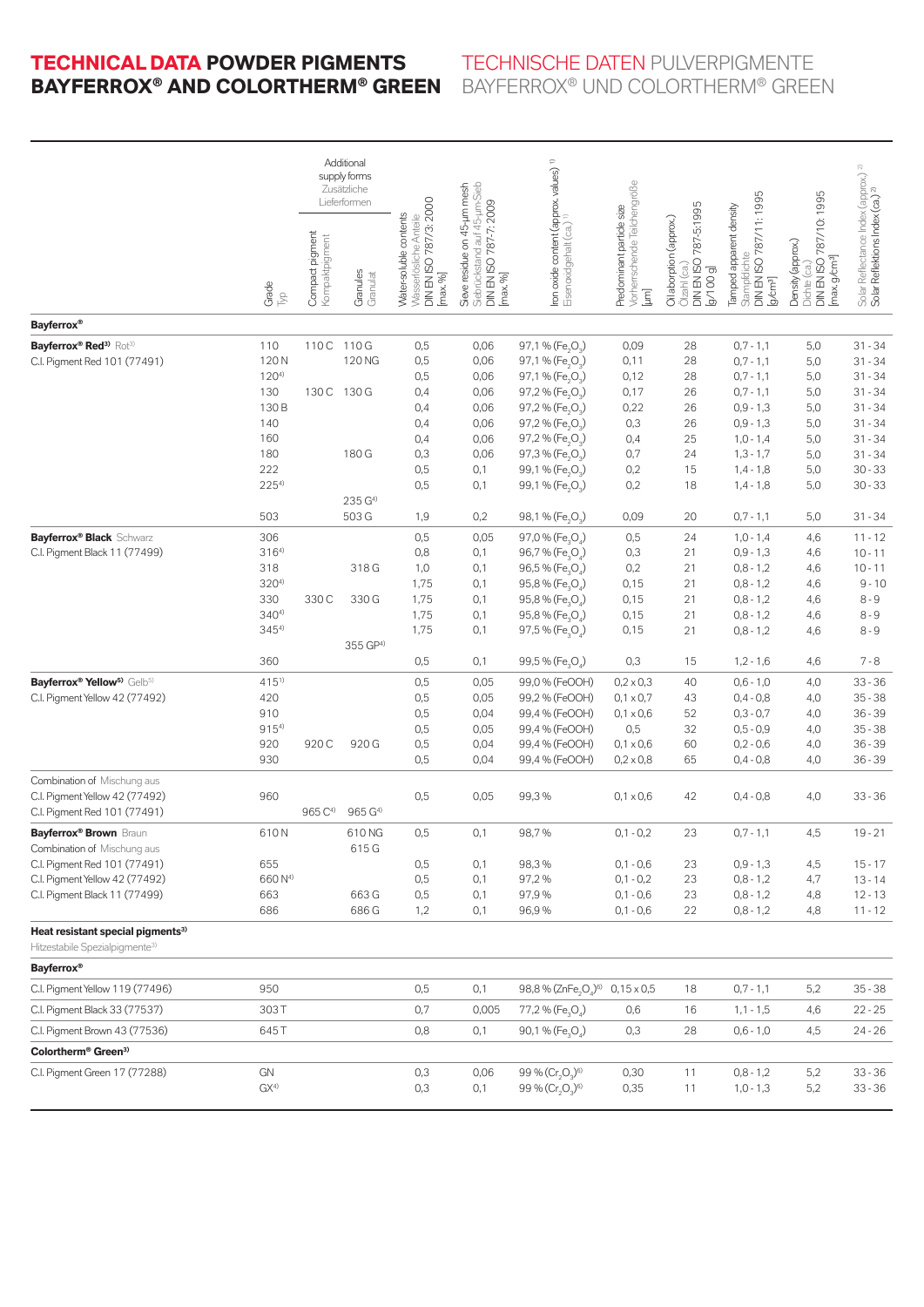#### **Technical Data Bayferrox® C / Bayferrox® G / Bayferrox® LIQUID**

#### Technische Daten Bayferrox® C / Bayferrox® G / Bayferrox® flüssig

|                                                          | Grade<br>$\frac{d}{dx}$                             |                                          | Water-soluble contents (max.)<br>  Wasserlösliche Aneile (max.)<br>  DIN ISO 787/3<br>  [96] | Iron oxide content (approx values) <sup>1)</sup><br>Eisenoxidgehalt (ca.) <sup>1)</sup>                                                                                                                                   | Water absorption <sup>7)</sup> (approx.)<br>Wasserzahl <sup>79</sup> (ca.)<br>[g/100 g] |                                                                                                                             | Bulk density (approx.)<br>Schüttdichte (ca.)<br>According to<br>In Anlehnung an<br>DIN ISO 787/11<br>[g/cm <sup>a</sup> ] |
|----------------------------------------------------------|-----------------------------------------------------|------------------------------------------|----------------------------------------------------------------------------------------------|---------------------------------------------------------------------------------------------------------------------------------------------------------------------------------------------------------------------------|-----------------------------------------------------------------------------------------|-----------------------------------------------------------------------------------------------------------------------------|---------------------------------------------------------------------------------------------------------------------------|
| Bayferrox® C                                             |                                                     |                                          |                                                                                              |                                                                                                                                                                                                                           |                                                                                         |                                                                                                                             |                                                                                                                           |
| Red Rot                                                  | 110 C<br>130 C                                      |                                          | 2,3<br>2,2                                                                                   | 97,2 % (Fe <sub>2</sub> O <sub>3</sub> )<br>97,3 % (Fe <sub>2</sub> O <sub>3</sub> )                                                                                                                                      | 30<br>25                                                                                |                                                                                                                             | $0,9 - 1,3$<br>$1,0 - 1,4$                                                                                                |
| <b>Black</b> Schwarz                                     | 330 C                                               |                                          | 1,5                                                                                          | 96,0 % (Fe <sub>3</sub> O <sub>4</sub> )                                                                                                                                                                                  | 25                                                                                      |                                                                                                                             | $0,8 - 1,3$                                                                                                               |
| Yellow Gelb                                              | 920 C<br>965 C                                      |                                          | 1,9<br>2,3                                                                                   | 98,0 % (FeOOH)<br>97,3 % (FeOOH)                                                                                                                                                                                          | 46<br>35                                                                                |                                                                                                                             | $0,5 - 0,9$<br>$0,8 - 1,0$                                                                                                |
| Bayferrox® G                                             |                                                     |                                          |                                                                                              |                                                                                                                                                                                                                           |                                                                                         |                                                                                                                             |                                                                                                                           |
| Red Rot                                                  | 110 G<br>120 NG<br>130 G<br>180 G<br>235 G<br>503 G |                                          | 1,8<br>4,0<br>1,7<br>4,0<br>1,6<br>1,2                                                       | $97,8%$ (Fe <sub>2</sub> O <sub>2</sub> )<br>97,8 % (Fe <sub>2</sub> O <sub>3</sub> )<br>97,9 % (Fe <sub>2</sub> O <sub>3</sub> )<br>98,6 % (Fe <sub>2</sub> O <sub>3</sub> )<br>98,0 % (Fe <sub>2</sub> O <sub>2</sub> ) | 33<br>32<br>30<br>30<br>30<br>30                                                        |                                                                                                                             | $1,0 - 1,4$<br>$1,0 - 1,4$<br>$1,0 - 1,4$<br>$1,0 - 1,4$<br>$1,0 - 1,5$                                                   |
| <b>Black</b> Schwarz                                     | 318 G<br>330 G<br>340 G<br>355 GP                   |                                          | 2,6<br>2,3<br>2,3<br>1,5                                                                     | 98,8 % (Fe <sub>2</sub> O <sub>3</sub> )<br>94,9 % (Fe <sub>3</sub> O <sub>4</sub> )<br>95,2 % (Fe <sub>3</sub> O <sub>4</sub> )<br>95,2 % (Fe <sub>3</sub> O <sub>4</sub> )<br>93,7% (Fe <sub>3</sub> O <sub>4</sub> )   | 34<br>36<br>36<br>46                                                                    |                                                                                                                             | $1,0 - 1,4$<br>$0,8 - 1,3$<br>$0,8 - 1,2$<br>$0,8 - 1,2$<br>$0,6 - 1,0$                                                   |
| Yellow Gelb                                              | 920 G<br>960 G<br>965 G                             |                                          | 1,9<br>1,4<br>1,4                                                                            | 98,0 % (FeOOH)<br>98,4 % (FeOOH)<br>98,3 % (FeOOH)                                                                                                                                                                        | 65<br>50<br>50                                                                          |                                                                                                                             | $0,4 -0,8$<br>$0,6 - 1,0$<br>$0,7 - 1,1$                                                                                  |
| Brown Braun                                              | 610 NG<br>615 G<br>663 G<br>686 G                   |                                          | 4,0<br>1,4<br>4,0<br>2,1                                                                     | 91,5%<br>97,9%<br>90,0%<br>96,0%                                                                                                                                                                                          | 32<br>30<br>30<br>30                                                                    |                                                                                                                             | $1,0 - 1,4$<br>$0,8 - 1,2$<br>$1,0 - 1,4$<br>$0,8 - 1,2$                                                                  |
|                                                          | Grade<br>$\mathbb{R}$                               | Feststoffgehalt<br>[96]<br>Solid content | 2000<br>Water-soluble contents<br>Wasserlösliche Anteile<br>DIN EN ISO 787/3:<br>[max. 96]   | Iron oxide content (approx values) <sup>2)</sup><br>Eisenoxidgehalt (ca.)                                                                                                                                                 | Dichte (ca.)<br>DIN EN ISO 787/10: 1995<br>Density (approx.)<br>$[max. g/cm^3]$         | Bulk density (approx.)<br>In Anlehnŭing an<br>DIN ISO 787/11)<br>[g/cm <sup>3</sup> ]<br>Schüttdichte (ca.)<br>According to | (20 °C, Spindel Nr. 4, 100 min <sup>.1)</sup><br>[mPas]<br><b>Brookfield</b><br>Viskosität<br>Viscosity                   |
| <b>Bayferrox® liquid flüssig</b><br><b>Black</b> Schwarz | 350 fl/l                                            | $50 - 55$                                | < 0.88                                                                                       | 93 % (Fe <sub>3</sub> O <sub>4</sub> )                                                                                                                                                                                    | 4,6                                                                                     | $1,1 - 1,5$                                                                                                                 | 1100 - 1500                                                                                                               |

1) Information about the determination of rion oxide obtainable from LANKESS Deutschland GmbH,<br>Incomess Unit Intorganic Pigments, E-mail: ipg.product-information@lanxess.com<br>2) Solar Reflectance Index (SRI) is the value th

7) The water absorption indicates the amount of water bound by 100 g of pigment. It is determined by the same method as the<br>oil absorption (DIN ISO 787/5). The linseed oil being merely replaced by water. Given values are g

Edition 2014

1) Information zur Eisenoxidbestimmung erhältlich bei LANXESS Deutschland GmbH,<br>
Geschäftsbereich Inorganic Pigments, E-mail: ipg.product-information@lanxes.com<br>
2) Der Sidar Reflektions Index (SRI) ist ein Wert, in dem di

**X BAYFERROX** 

7) Die Wasserzahl gibt die durch 100 g Pigment gebundene Menge Wasser an. Bestimmung erfolgt in Anlehnung an die Ölzahl<br>— (DIN 150 787/5); das in dieser Norm verwendete Leinöl wird lediglich durch Wasser ersetzt. Es handel



**X COLORTHERM<sup>®</sup>** Color for Life.

Edition 2014